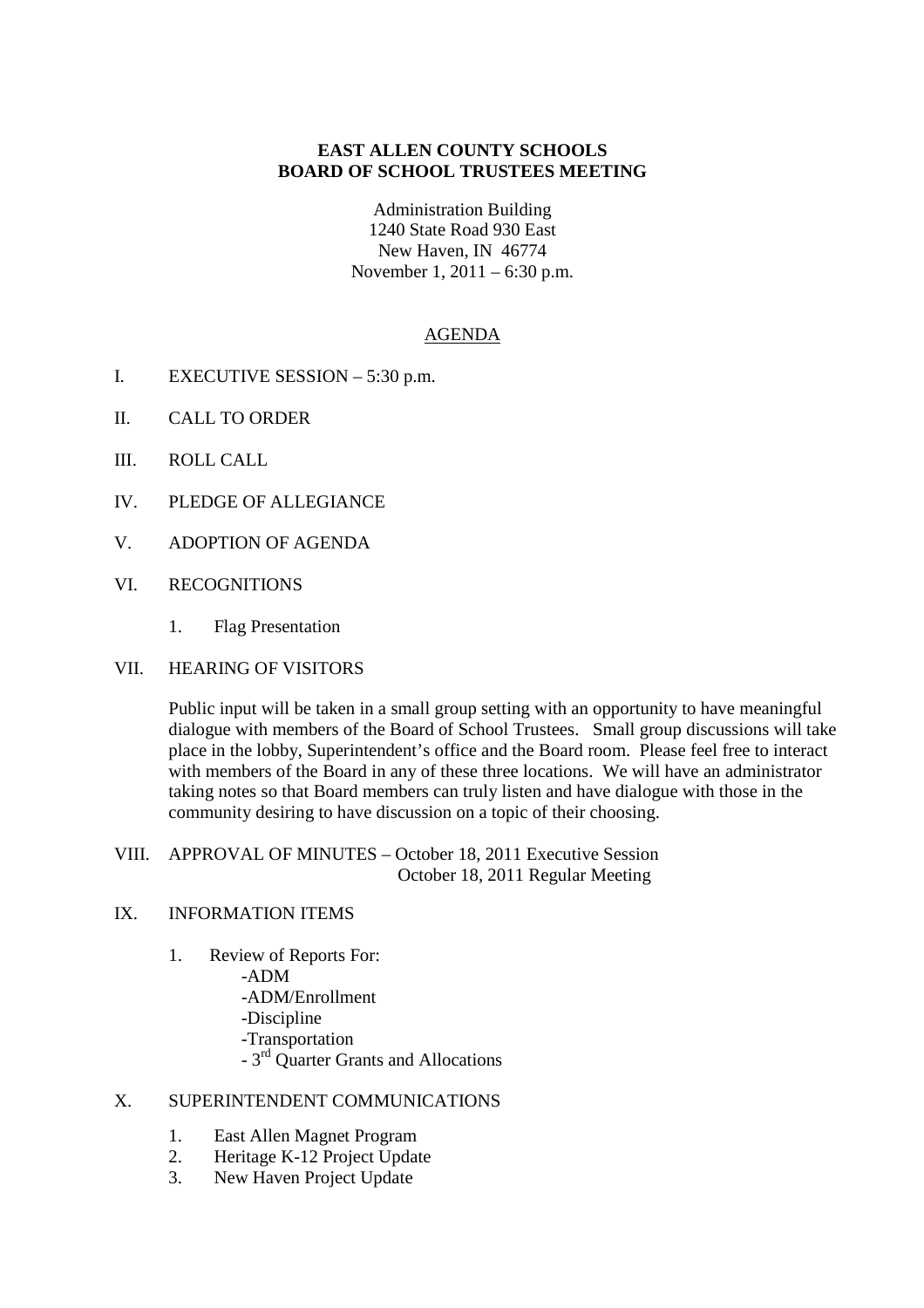# XI. PUBLIC HEARING REGARDING POTENTIAL USE FOR HARLAN AND MONROEVILLE SCHOOLS

- 1. Interested Parties to Speak on Behalf of Their Interest in Said Facilities
- 2. Public Expressions
- 3. Adjournment of Public Hearing

## XII. ACTION AGENDA

| 11-1101-01 | Approval of Human Resources Report                                                           |
|------------|----------------------------------------------------------------------------------------------|
| 11-1101-02 | <b>Approval of Financial Reports</b>                                                         |
| 11-1101-03 | Approval of Meetings and Conferences Requests                                                |
| 11-1101-04 | Approve Application and Receipt of Funds for High Ability Grant SY11/12                      |
| 11-1101-05 | Approve Application and Receipt of Funds for Foellinger Foundation Grant                     |
| 11-1101-06 | Approve Application and Receipt of Funds for Innovation Fund<br><b>Competitive Grant</b>     |
| 11-1101-07 | Approve Contract with National Urban Alliance                                                |
| 11-1101-08 | Approve Resolution Regarding the Bid for Purchase of Gasoline and<br>Diesel Fuel             |
| 11-1101-09 | Approve Update to EACS' Health and Welfare Plan Summary Plan<br>Description (SPD)            |
| 11-1101-10 | Approve Update to EACS' Health and Welfare Plan Summary Plan<br>Description (SPD) – Teachers |

### XIII. NEW BUSINESS

- 1. Balancing Accounts for the General and Transportation Funds Resolution
- 2. Appropriation Transfer Resolution
- 3. EACS Group Health Insurance Premium Rates for 2012
- 4. Meet and Confer Recommendations
- 5. Supplemental Educational Services Contracts for:
	- A. Abacus In Home Tutoring
	- B. Achieve Highpoints
	- C. Ascend Tutoring
	- D. Brain Hurricane
	- E. Club Z Tutoring
	- F. Educate Online Learning
	- G. Eduwizards
	- H. Grade Cracker
	- I. Indianapolis Algebra Project